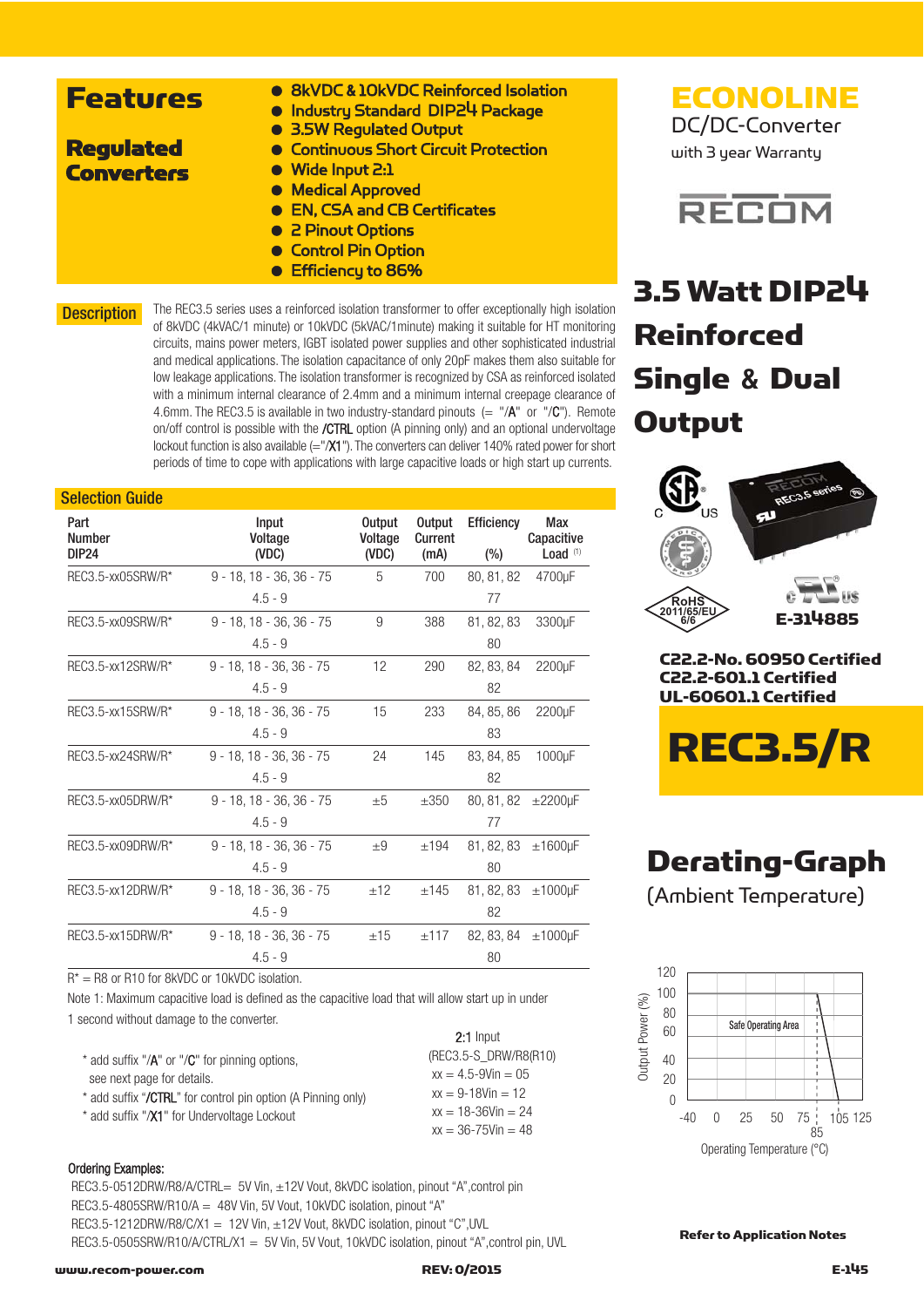### ECONOLINE DC/DC-Converter

# REC3.5-S\_DRW /R\* Series

#### **Specifications** (measured at  $T_A = 25^{\circ}$ C, nominal input voltage, full load and after warm-up)

| Input Voltage Range                         |                                  |                                                                        |                                                                                                 | 2:1                                                   |
|---------------------------------------------|----------------------------------|------------------------------------------------------------------------|-------------------------------------------------------------------------------------------------|-------------------------------------------------------|
| Output Voltage Accuracy                     |                                  |                                                                        |                                                                                                 | $\pm 2\%$ max.                                        |
| Line Regulation                             | $(HL-LL)$                        |                                                                        |                                                                                                 | $\pm 0.3\%$ max.                                      |
| Load Regulation                             |                                  | (for output load current change from 20% to 100%)                      |                                                                                                 | $\pm 0.6\%$ max.                                      |
| Input Surge                                 | (1 minute)                       |                                                                        | 5V types                                                                                        | 16V max.                                              |
|                                             |                                  |                                                                        | 12V types                                                                                       | 25V max.                                              |
|                                             |                                  |                                                                        | 24V types                                                                                       | 50V max.                                              |
|                                             |                                  |                                                                        | 48V types                                                                                       | 100V max.                                             |
| Undervoltage Lockout                        | (/X1 Versions)                   |                                                                        | 5V types                                                                                        | 3.5V typ. (±20%)                                      |
|                                             |                                  |                                                                        | 12V types                                                                                       | 7V typ. (±20%)                                        |
|                                             |                                  |                                                                        | 24V types                                                                                       | 15V typ. (±10%)                                       |
|                                             |                                  |                                                                        | 48V types                                                                                       | 32V typ. (±10%)                                       |
| Output Ripple and Noise                     |                                  | (0,1µF capacitor on output, 20MHz BW limited)                          |                                                                                                 | 150mVp-p max.                                         |
| <b>Transient Response</b>                   | (25% step change)                |                                                                        |                                                                                                 | 1ms typ.                                              |
| Switching Frequency                         |                                  | (Full load and nominal input voltage)                                  |                                                                                                 | 150kHz min. / 500kHz max.                             |
| Input Filter                                |                                  |                                                                        |                                                                                                 | Pi Network                                            |
| Capacitors                                  | All types                        |                                                                        |                                                                                                 | MLCC capacitors only                                  |
| Minimum Load                                |                                  |                                                                        | (Operation under no load will not damage the converter, but it may not meet all specifications) | 20% Full Load                                         |
| No Load Power Consumption                   |                                  |                                                                        |                                                                                                 | 400mW max.                                            |
| <b>Isolation Voltage</b>                    | R8-Suffix                        | (tested for 1 second)                                                  |                                                                                                 | 8000VDC                                               |
|                                             |                                  | (rated for 1 minute**)                                                 |                                                                                                 | 4000VAC / 60Hz                                        |
| <b>Isolation Voltage</b>                    | R10-Suffix                       | (tested for 1 second)                                                  |                                                                                                 | 10000VDC.                                             |
|                                             |                                  | (rated for 1 minute**)                                                 |                                                                                                 | 5000VAC / 60Hz                                        |
| <b>Isolation Capacitance</b>                |                                  |                                                                        |                                                                                                 | 20pF typ.                                             |
| <b>Isolation Resistance</b>                 |                                  |                                                                        |                                                                                                 | 10 G $\Omega$ min.                                    |
| <b>Short Circuit Protection</b>             |                                  | (Max operating temp. $= 60^{\circ}$ C during short circuit conditions) |                                                                                                 | Continuous, Auto Restart                              |
| Operating Temperature Range                 |                                  | (free air convection)                                                  |                                                                                                 | -40 $\degree$ C to +85 $\degree$ C (see Graph)        |
| Case Temperature                            |                                  |                                                                        |                                                                                                 | 105°C max.                                            |
| Storage Temperature Range                   |                                  |                                                                        |                                                                                                 | -55 $\mathrm{^{\circ}C}$ to +125 $\mathrm{^{\circ}C}$ |
| <b>Relative Humidity</b>                    |                                  |                                                                        |                                                                                                 | 95% RH                                                |
| Case Material                               |                                  |                                                                        |                                                                                                 | Non-Conductive Plastic                                |
| <b>Potting Material</b>                     |                                  |                                                                        |                                                                                                 | Silicone                                              |
| Thermal Impedance                           |                                  | Natural convection                                                     |                                                                                                 | 20°C/W                                                |
| Package Weight                              |                                  |                                                                        |                                                                                                 | 14g                                                   |
| Packing Quantity                            |                                  |                                                                        |                                                                                                 | 15 pcs per Tube                                       |
| MTBF $(+25^{\circ}C)$                       | Detailed Information see         |                                                                        | using MIL-HDBK 217F                                                                             | 1206 x 10 <sup>3</sup> hours                          |
| $(+75^{\circ}C)$                            | Application Notes chapter "MTBF" |                                                                        | using MIL-HDBK 217F                                                                             | 392x 10 <sup>3</sup> hours                            |
| <b>EMC</b>                                  |                                  | <b>Conducted Emissions</b>                                             | EN55022                                                                                         | Class A                                               |
| (with 470µF//0.1µF capacitors across input) |                                  | <b>Radiated Emissions</b>                                              | EN55022                                                                                         | Class A                                               |
| Reinforced Isolation                        |                                  | Transformer Creepage                                                   | /R8 and /R10 Types                                                                              | 4.6 mm min.                                           |
|                                             |                                  | <b>Transformer Clearance</b>                                           | /R8 and /R10 Types                                                                              | $2.4$ mm min.                                         |
|                                             |                                  | PCB Creepage & Clearance                                               | /R8 and /R10 Types                                                                              | 6.0 mm min.                                           |
|                                             |                                  | Optocoupler Creepage                                                   | /R8 and /R10 Types                                                                              | 6.0 mm min.                                           |
| External Creepage and Clearance             |                                  | Plastic Case                                                           | $Input <$ Output pins                                                                           | 14.2 mm min.                                          |
| Certifications                              | <b>EN Medical Safety</b>         |                                                                        | Report: MDD1207051 + RM1207051                                                                  | EN 60601-1 3rd Edition                                |
|                                             |                                  |                                                                        | Medical Report + ISO14971 Risk Assessment                                                       |                                                       |
|                                             | <b>IEC Medical Safety</b>        |                                                                        | CB Report: CA-10168-A1-UL                                                                       | IEC 60601-1 3rd Edition                               |
|                                             | <b>CSA</b>                       | <b>Medical Safety</b>                                                  | Report: 2202478                                                                                 | C22.2 601-1 2nd Ed.                                   |
|                                             | UL                               | <b>Medical Safety</b>                                                  | E314885-A4                                                                                      | UL 60601-1 3rd Edition                                |
|                                             |                                  | <b>General Safety</b>                                                  | Report: 2219431                                                                                 | C22.2 No. 60950-1-03                                  |
|                                             | UL 60950-1 1st Ed.               |                                                                        | Recognised as Reinforced Isolation                                                              | Supplement to Report: 2219431                         |

\*\*Any data referred to in this datasheet are of indicative nature and based on our practical experience only. For further details, please refer to our Application Notes.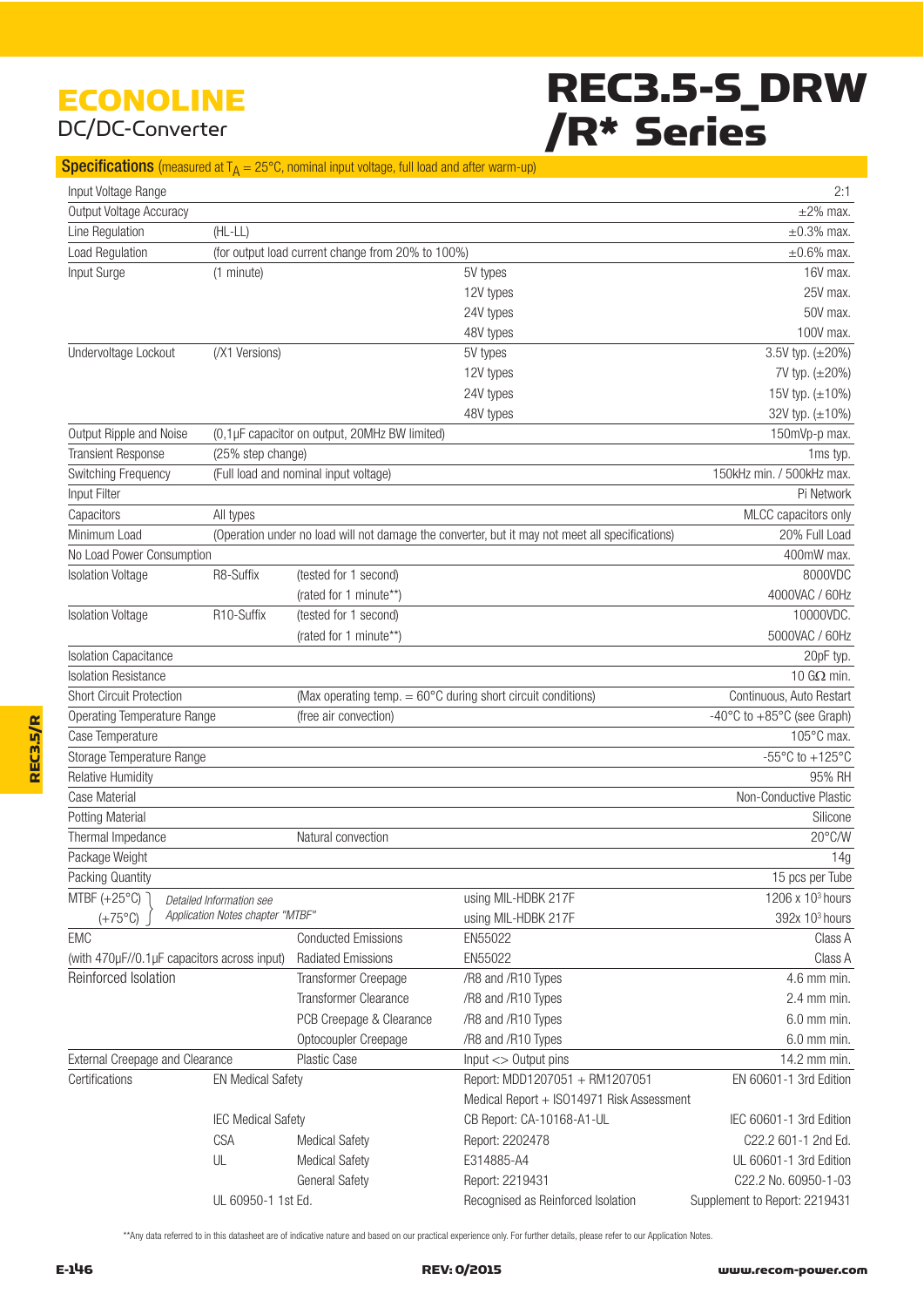### ECONOLINE DC/DC-Converter

#### Typical Characteristics - Continued

Efficie  $ncy$  %

 $\overline{0}$ 

20

# REC3.5-S\_DRW /R\* Series



0% 20% 40% 60% 80% 100%

 $-2405$ 

20% 40% 60% 80%

Total Output current (%)

#### Efficiency vs Vin



### REC3.5-xx05SRW/R\* REC3.5-xx05DRW/R\*



Efficiency VS Input Voltage



#### REC3.5-xx12SRW/R\*